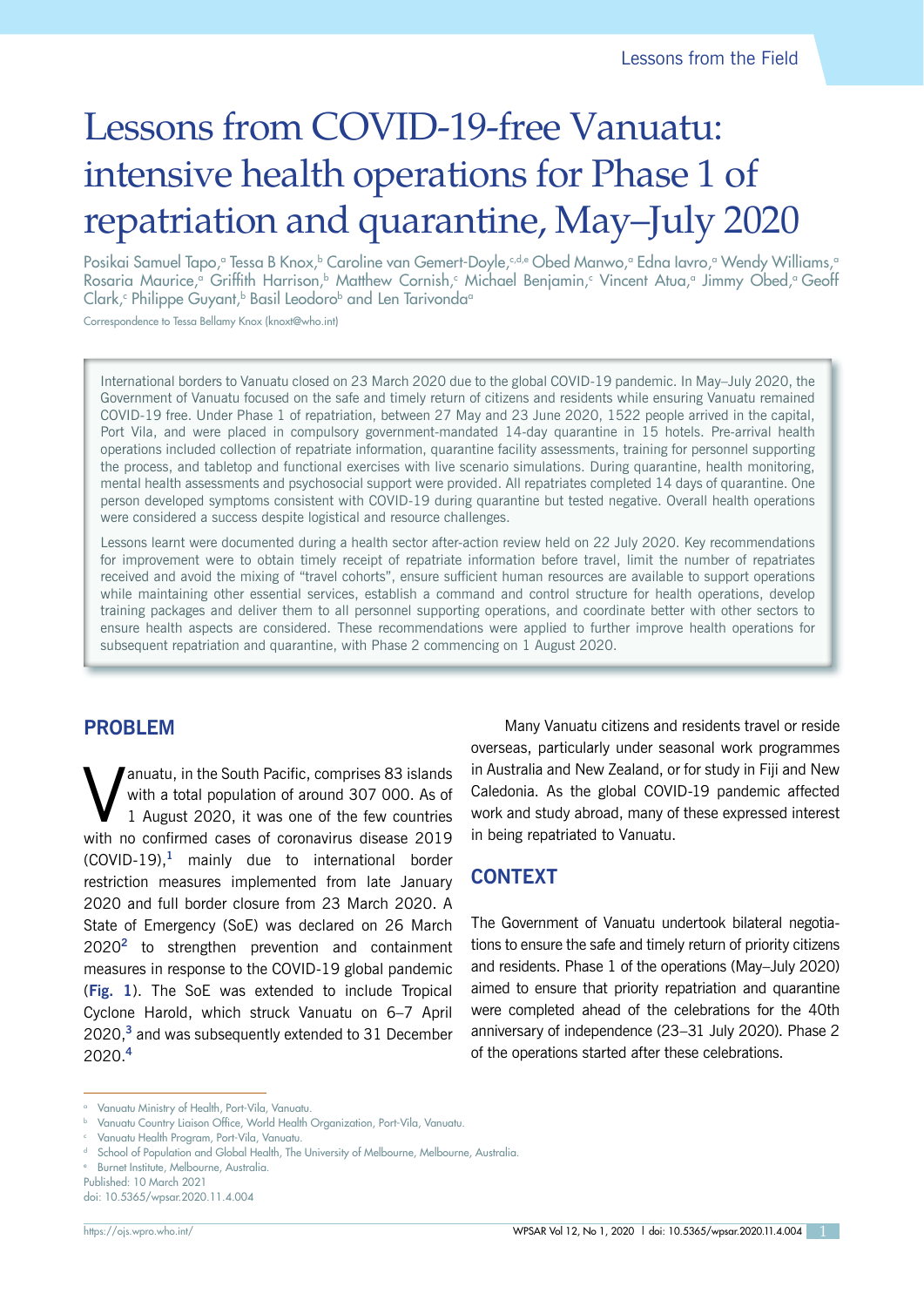## <span id="page-1-0"></span>Fig. 1. **Timeline of the COVID-19 pandemic globally, in the Pacific and in Vanuatu and beyond, 31 December 2019 to 30 July 2020**

| <b>GLOBAL &amp; PACIFIC REGION</b>                                                                                                                                                                                                                                                                                                                                                                                                                                                                                                                                                                               | VANUATU                                                                                                                                                                                                                                                                                                                                                                                                                                                                                                                                                                                                                                                               |
|------------------------------------------------------------------------------------------------------------------------------------------------------------------------------------------------------------------------------------------------------------------------------------------------------------------------------------------------------------------------------------------------------------------------------------------------------------------------------------------------------------------------------------------------------------------------------------------------------------------|-----------------------------------------------------------------------------------------------------------------------------------------------------------------------------------------------------------------------------------------------------------------------------------------------------------------------------------------------------------------------------------------------------------------------------------------------------------------------------------------------------------------------------------------------------------------------------------------------------------------------------------------------------------------------|
| 31 December 2019<br>Cluster of pneumonia cases reported in Wuhan, China<br>2020<br>7 January<br>Novel coronavirus (SARS-CoV-2)<br>identified as the causative agent<br>25 January<br>First confirmed case in the Pacific (Australia)<br>30 January<br>WHO declares COVID-19 a Public Health<br>Emergency of International Concern (PHEIC)<br>1 March<br>First COVID-19 death in the Pacific (Australia)<br>8 March<br>100 countries with confirmed cases<br>11 March<br>WHO characterizes COVID-19 as a global pandemic<br>17 March<br>200 countries with confirmed cases<br>20 March<br>10 000 deaths worldwide | 20 January<br>National Coronavirus Taskforce formed<br>Government of Vanuatu starts to implement<br>border restrictions<br>24 January<br>Preparedness and response plan developed<br>First press release issued<br>5 February<br>National Health Cluster activated<br>Surveillance enhanced<br>Border restrictions progressively increased<br>March<br>National Health Incident Management Team<br>formed: intensive planning, community<br>outreach, surveillance, communications<br>and mass media<br>119 Hotline and MoH website set up<br>Provincial EOCs activated<br>22 March<br>First suspected case tests negative<br>23 March<br>International borders close |
| 26 March<br>First COVID-19 death in PICTs* (Guam)                                                                                                                                                                                                                                                                                                                                                                                                                                                                                                                                                                | 26 March<br>State of Emergency declared for 2 weeks<br>1 April<br>10 000 persons reached with community<br>outreach activities                                                                                                                                                                                                                                                                                                                                                                                                                                                                                                                                        |
| 4 April<br>1 million confirmed cases worldwide<br>157 cases in PICTs<br>12 April<br>100 000 COVID -19 deaths worldwide                                                                                                                                                                                                                                                                                                                                                                                                                                                                                           | 6-7 April<br>Tropical Cyclone Harold (Category 5) strikes<br>Vanuatu and causes widespread damage<br>11 April<br>State of Emergency extended for 30                                                                                                                                                                                                                                                                                                                                                                                                                                                                                                                   |
| 17 April<br>2 million confirmed cases worldwide<br>28/29 April<br>3 million confirmed cases worldwide<br>200 000 deaths worldwide                                                                                                                                                                                                                                                                                                                                                                                                                                                                                | days for COVID-19 and Tropical Cyclone Harold<br>20 April<br>5000 calls to 119 Hotline<br>100 000 hits on MoH webpages<br>1 May<br>Health Technical Advisory Group formed                                                                                                                                                                                                                                                                                                                                                                                                                                                                                             |
| 11 May<br>4 million confirmed cases worldwide<br>16 May<br>300 000 COVID-19 deaths worldwide                                                                                                                                                                                                                                                                                                                                                                                                                                                                                                                     | 25 May<br>Local SARS-CoV-2 testing established                                                                                                                                                                                                                                                                                                                                                                                                                                                                                                                                                                                                                        |
| 1 June<br>6 million confirmed cases worldwide<br>293 cases in PICTs<br>30 June                                                                                                                                                                                                                                                                                                                                                                                                                                                                                                                                   | 27 May<br>Phase I of repatriation of citizens/residents started<br>19-23 June<br>Over 1200 repatriates arrived                                                                                                                                                                                                                                                                                                                                                                                                                                                                                                                                                        |
| 10 million confirmed cases worldwide<br>500 000 COVID-19 deaths worldwide<br>397 cases and 7 deaths in PICTs<br>23 July                                                                                                                                                                                                                                                                                                                                                                                                                                                                                          | 8 July<br>All Phase I repatriates out of quarantine<br>23-30 July                                                                                                                                                                                                                                                                                                                                                                                                                                                                                                                                                                                                     |
| 15 million confirmed cases worldwide<br>619 000 COVID-19 deaths worldwide<br>503 cases and 7 deaths in PICTs                                                                                                                                                                                                                                                                                                                                                                                                                                                                                                     | Mass celebrations for 40th anniversary<br>of independence                                                                                                                                                                                                                                                                                                                                                                                                                                                                                                                                                                                                             |

EOC: emergency operations centre; MoH: Ministry of Health; PICT: Pacific island country or territory; WHO: World Health Organization.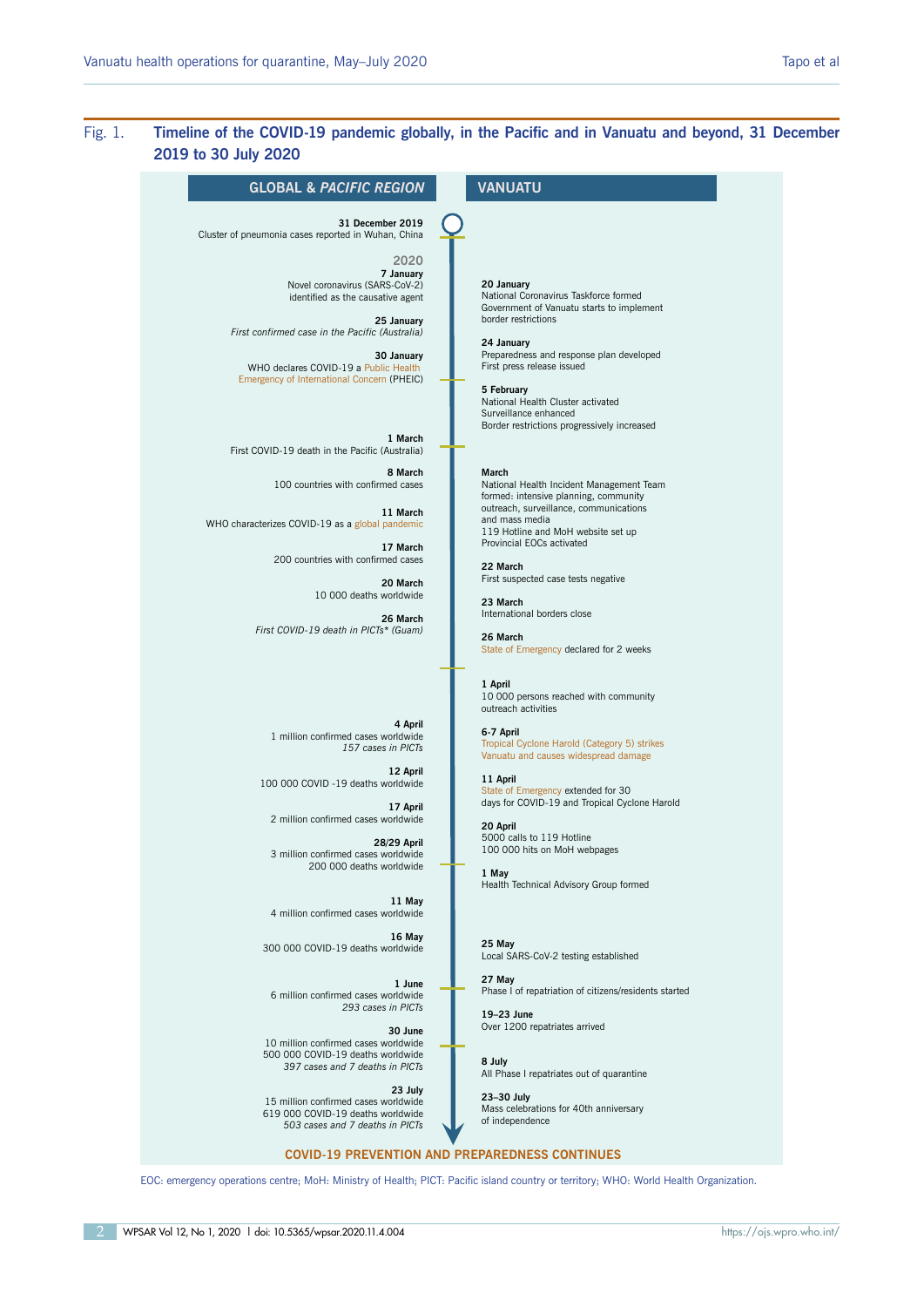# **ACTIONS**

Between 27 May and 23 June 2020, 1522 returning citizens and residents arrived through the Phase 1 repatriation operation. Fourteen flights were received in the capital, Port Vila, from Solomon Islands (1), Fiji (1), the Philippines (1), New Zealand (8), New Caledonia (1) and Australia (2), with 11 of these flights arriving between 19 and 23 June 2020.

In accordance with the Vanuatu Public Health Act [Cap. 234],**<sup>5</sup>** mandatory quarantine in governmentdesignated hotel facilities was instituted for all arriving repatriates. Quarantine was for a 14-day period, based on technical recommendations from the Vanuatu Health Technical Advisory Group**<sup>6</sup>** and the incubation period of severe acute respiratory syndrome coronavirus 2 (SARS-CoV-2). The health operation activities are summarized in **[Table](#page-3-0) 1** and **[Fig. 2](#page-4-0)**.

Twenty people involved in Phase 1 of the health operations from the Ministry of Health (MoH) and development partner organizations participated in an afteraction review (AAR), held on 22 July 2020. The AAR was facilitated by the World Health Organization (WHO) Vanuatu Country Liaison Office, with five observers (WHO staff and senior MoH staff) and three rapporteurs. This report presents the main observations and lessons learnt from Phase 1.

#### **Main observations and lessons learnt**

## *Coordination and staffing*

The health operations team comprised staff from the MoH and development partner organizations, with existing staff repositioned or additional personnel contracted to meet critical gaps. A total of 34 provincial public health staff (public health officers, nurses and medical officers) were involved in daily monitoring across the 15 government-designated quarantine facilities, with staff redeployed from other services. The team was highly motivated to support the quarantine process during Phase 1, and continual improvements were made. However, the rapid influx of repatriates over a 5-day period, and the requirement to register and then monitor each person daily with in-person temperature and symptom checks, added a considerable burden to the public health system. The AAR therefore recommended that, for Phase 2, human resource requirements to support operations should be clearly mapped out and options should be identified for surge capacity (e.g. those working in provincial offices, retired staff or new recruits), with opportunities provided for upskilling. The AAR strongly recommended limiting the number of arriving repatriates and those in quarantine to a manageable number, based on staff numbers and availability of quarantine facilities.

During Phase 1, separate daily meetings were held at both the MoH and Shefa Community Health Services, during which staff provided updates on operations, identified or were notified about current health issues, and determined the actions required. The AAR highlighted the need to strengthen coordination of health operations between the MoH and provincial health offices, to avoid replication and undue burden on managers, and to ensure joint daily briefings, debriefings and production of consolidated situation reports. Tabletop and functional exercises with live scenario simulation exercises were conducted with national and provincial staff throughout Phase 1, in parallel with ongoing repatriation operations. They covered arrival, transfer from airport to quarantine facilitiess and registration – lessons learnt were fed back for continuous improvement.

## *Pre-arrival preparations*

In Phase 1, the MoH requested repatriate information (e.g. age, sex, health issues, medical conditions and required medication) from foreign missions in advance of travel, but little information was provided. This constrained preparatory work by the health operations team (e.g. pre-arrival quarantine facility allocations). The AAR recommended that the MoH develop an electronic system to collect repatriate information 72 hours before travel to enable MoH assessment of epidemiological risk and health approval before travel; preparation for quarantine, including pre-allocation to quarantine facilities based on health and medical needs; and systematic registration and tracking of all arriving repatriates.

The AAR also highlighted the need to strengthen coordination with the other agencies involved in repatria-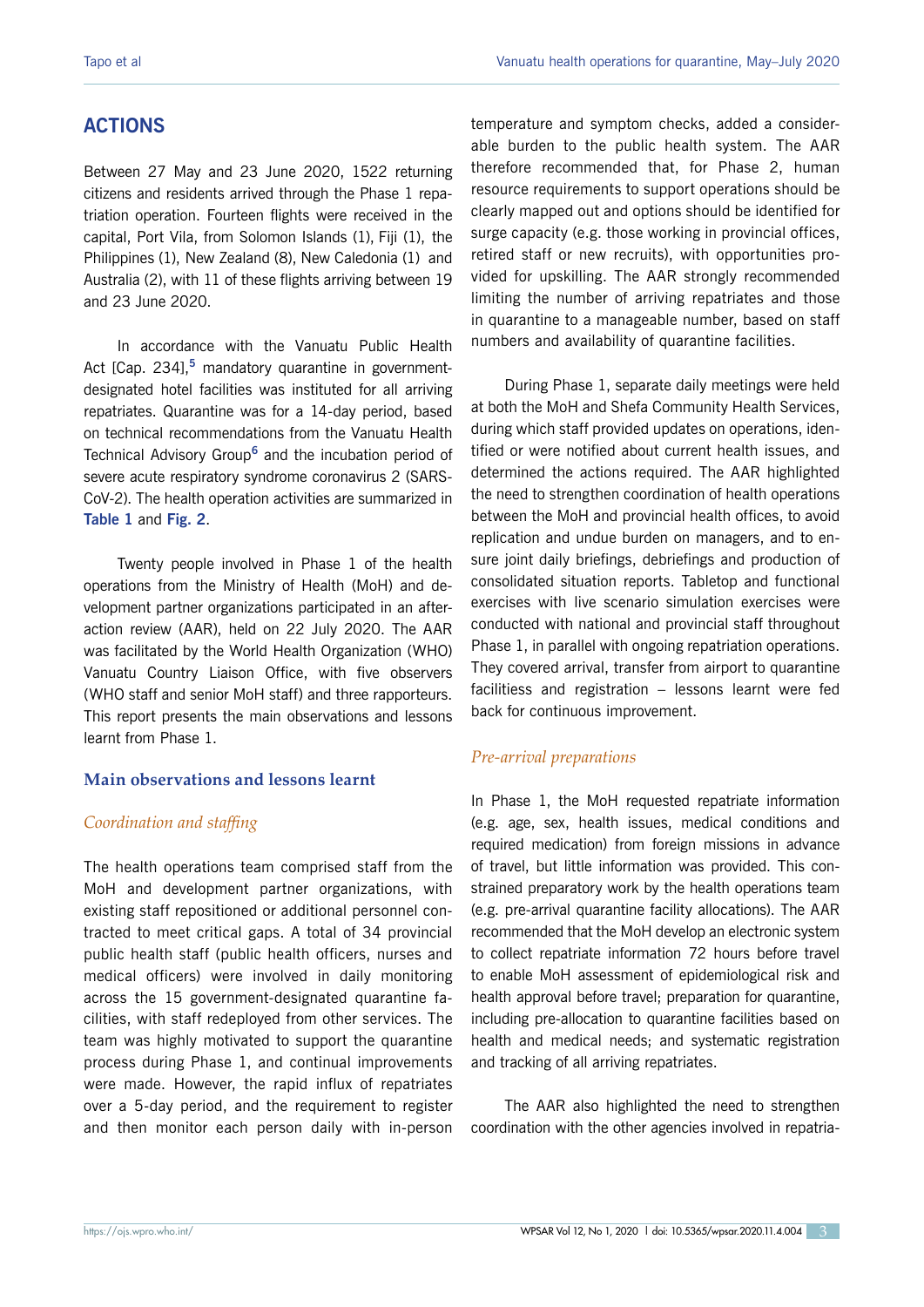## <span id="page-3-0"></span>Table 1. **Purpose and description of health operation activities for Phase 1 of repatriation and quarantine in Vanuatu, May–July 2020**

| <b>Stage/activity</b>                           | <b>Purpose</b>                                                                                                                                                                               |
|-------------------------------------------------|----------------------------------------------------------------------------------------------------------------------------------------------------------------------------------------------|
| <b>Coordination and staffing</b>                |                                                                                                                                                                                              |
| Operations coordination                         | To ensure coordination and communication across teams involved in health operations through<br>daily meetings, debriefings and situation reports.                                            |
| <b>Pre-arrival preparations</b>                 |                                                                                                                                                                                              |
| Quarantine facility assessments                 | To ensure quarantine facilities selected meet minimum MoH/WHO standards to support compli-<br>ance while maintaining good health and well-being of repatriates.                              |
| Quarantine facility training<br>and information | To educate managers and staff on quarantine SOPs, including appropriate use of PPE.                                                                                                          |
| Other training                                  | To educate others supporting the repatriation and quarantine process (border security, police,<br>drivers and others) on general COVID-19 information and quarantine SOPs.                   |
| Tabletop and live<br>scenario simulations       | To replicate processes to identify potential issues and areas for improvement, including pre-arriv-<br>al, transfer from airport to quarantine facilities and registration.                  |
| Procurement and issuance of PPE                 | To provide PPE (gloves, masks, gowns, eye protection and hand sanitizer) to those who require<br>it, in accordance with MoH guidance.                                                        |
| Before departure from origin                    |                                                                                                                                                                                              |
| Information to repatriates                      | To enable appropriate preparation for travel and quarantine.                                                                                                                                 |
| Information to MoH                              | To inform health operations team preparations based on passenger information (age, pre-existing<br>health issues or medical conditions, and medication requirements).                        |
| Pre-boarding screening                          | To collect (through a passenger health declaration form) travel history and ensure repatriates are<br>fit to travel.                                                                         |
| Upon arrival at the airport in Vanuatu          |                                                                                                                                                                                              |
| Information to repatriates at border            | To provide further educational information, including through videos screened in the arrival hall.                                                                                           |
| Health screening                                | To check for signs or symptoms of COVID-19 and review information on passenger health decla-<br>ration forms before transferring them to quarantine facilities.                              |
| Assigning to quarantine facilities              | To ensure all those who may require specialized medical or health support can access it.                                                                                                     |
| Luggage and transportation<br>logistics         | To support smooth operations and ensure the comfort of repatriates (including access to required<br>medication).                                                                             |
| Check-in to quarantine facilities               |                                                                                                                                                                                              |
| Quarantine order                                | To provide medical authorization for placing persons in quarantine through quarantine admission<br>letters.                                                                                  |
| Quarantine facility registration                | To collect health and other information to enable admission to quarantine, including through inter-<br>views and forms used for subsequent daily health assessments and health clearance.    |
| Orientation briefing                            | To provide repatriates with additional information to support the quarantine process, including<br>advisories from health, hotel and security staff.                                         |
| <b>During quarantine</b>                        |                                                                                                                                                                                              |
| Daily health screening                          | To rapidly detect any COVID-19 symptoms (including fevers through measurement of tempera-<br>ture) or other medical issues throughout the quarantine period.                                 |
| Other health and medical support                | To provide repatriates with any additional support needed for health and well-being, with a 24/7<br>nurse and doctor on roster.                                                              |
| Evaluation of possible<br>COVID-19 cases        | To ensure the detection of COVID-19 cases by testing repatriates who fulfilled the WHO case<br>definition (or others in exceptional circumstances).                                          |
| Psychosocial surveys and support                | To detect or assess any mental health or other issues to provide timely support, through surveys<br>including an adapted Kessler Psychological Distress Scale on days 3 and 7 of quarantine. |
| Other support                                   | To provide further support to children or others in quarantine with additional needs (e.g. providing<br>activity packs for children and other services such as currency exchange).           |
| Incident reports and health<br>risk assessments | To facilitate rapid reporting of any incidents and inform follow-up or mitigating actions through a<br>standard online incident log system and health risk assessment process.               |
| <b>Quarantine discharge</b>                     |                                                                                                                                                                                              |
| Health clearance letters                        | To provide medical authorization for discharge from quarantine following 14 days of monitoring,<br>with clearance by a medical officer.                                                      |
| Pre-discharge debriefing                        | To provide final health and other information to repatriates before their departure from quarantine.                                                                                         |
|                                                 |                                                                                                                                                                                              |

MoH: Ministry of Health; PPE: personal protective equipment; SOP: standard operating procedure; WHO: World Health Organization.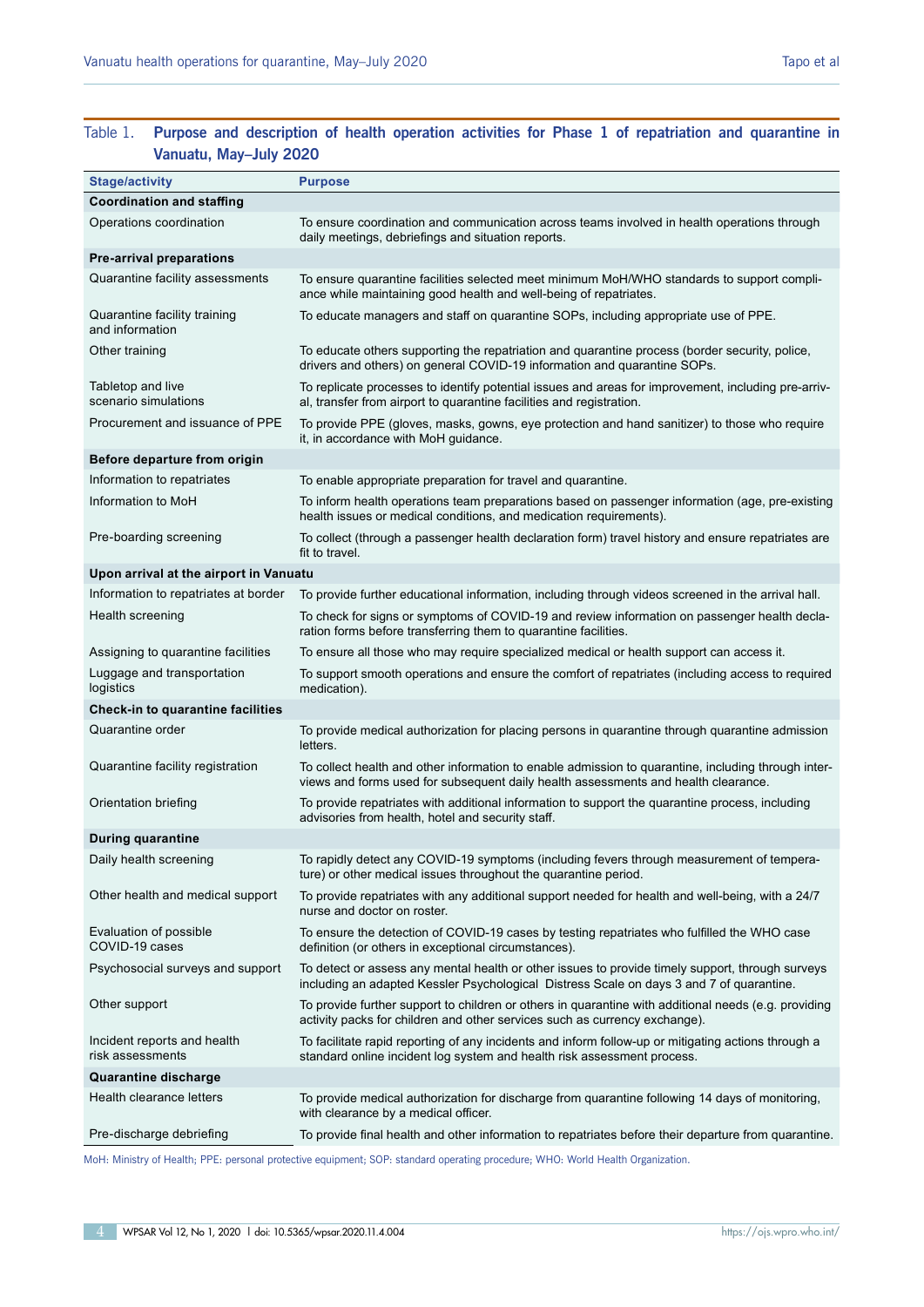### <span id="page-4-0"></span>Fig. 2. **Overview of health operation activities for Phase 1 of repatriation and quarantine in Vanuatu, May–July 2020**

| <b>Pre-arrival Preparations</b> | <b>Arrival &amp; Quarantine Admission</b>                      | <b>14-day Quarantine</b>                       |
|---------------------------------|----------------------------------------------------------------|------------------------------------------------|
| Quarantine facility assessments | Arrival health briefing                                        | Daily health monitoring                        |
| SOPs + training PPE issuance    | Arrival health screening                                       | Provision of other<br>medical + health support |
| <b>Simulations</b>              | Quarantine order (Public Health Act)                           |                                                |
| Pre-travel information          | Assigning and transport to<br>quarantine facility registration | Evaluation of possible<br>cases (+ testing)    |
|                                 | Quarantine facility health briefing                            | Psychosocial<br>assessments + support          |

PPE: personal protective equipment; QF: quarantine facility; SOP: standard operating procedure.

tion planning and execution, such as the Department of Foreign Affairs and the National Disaster Management Office (NDMO).

In Phase 1, the MoH developed selection criteria to guide the identification of suitable quarantine facilities. Criteria included status of services (running water, hot water, electricity, phone, Internet and television) and spacing between beds, potential to open windows for airflow, pathways around the quarantine facility, and outdoor space available for movement and exercise, accessibility to emergency or other medical care, and logistics for daily monitoring. However, the selection of facilities was led by the NDMO rather than the MoH. The AAR recommended that the MoH define clear selection criteria for quarantine facilities and decide which facilities would be appropriate for Phase 2.

To minimize costs, one to six people were allocated to a room in Phase 1, with people from different travel origins sometimes housed together, which the MoH identified as an elevated transmission risk. The AAR therefore recommended that, for Phase 2, no more than two people should share a room, and "travel cohorts" should be maintained by allocating people from a particular travel origin and plane to a single quarantine facility (unless access to specialized medical care was needed).

The issues identified with quarantine facility selection and room allocation highlighted the importance of multisectoral coordination, and the need for the MoH to actively engage with the NDMO, to enable appropriate planning and operations that consider health risk factors, logistics and cost.

## *Before departure from origin*

Information on the process, requirements and restrictions for quarantine was provided to repatriates in a pre-travel information note issued by the Director of Public Health, enabling repatriates to adequately prepare mentally and logistically for quarantine. However, surveys conducted during quarantine indicated that not all repatriates received adequate information before departure, and people were frustrated, mainly due to unclear or conflicting information on access to tobacco and alcohol products, and kava. The information was provided primarily through Vanuatu overseas missions, which may not have received accurate information and which were not available in some countries from which people travelled. The AAR therefore recommended that consistent pre-travel information be issued to repatriates well in advance of travel, to clearly communicate quarantine rationale, processes and restrictions, and consequences of non-compliance.

## *Upon arrival at the airport in Vanuatu*

Quarantine admission letters were issued by the Director of Public Health, in line with the Public Health Act.**<sup>5</sup>** In Phase 1, arriving repatriates completed a paper passenger health declaration form, providing information on travel or contact history, signs and symptoms of COVID-19 or any other health issues or conditions. Completed forms were evaluated by Shefa Community Health Services to determine whether repatriates required specialized quarantine conditions, although the criteria for such exceptions were unclear. Feedback from the health operations team highlighted the lack of a clear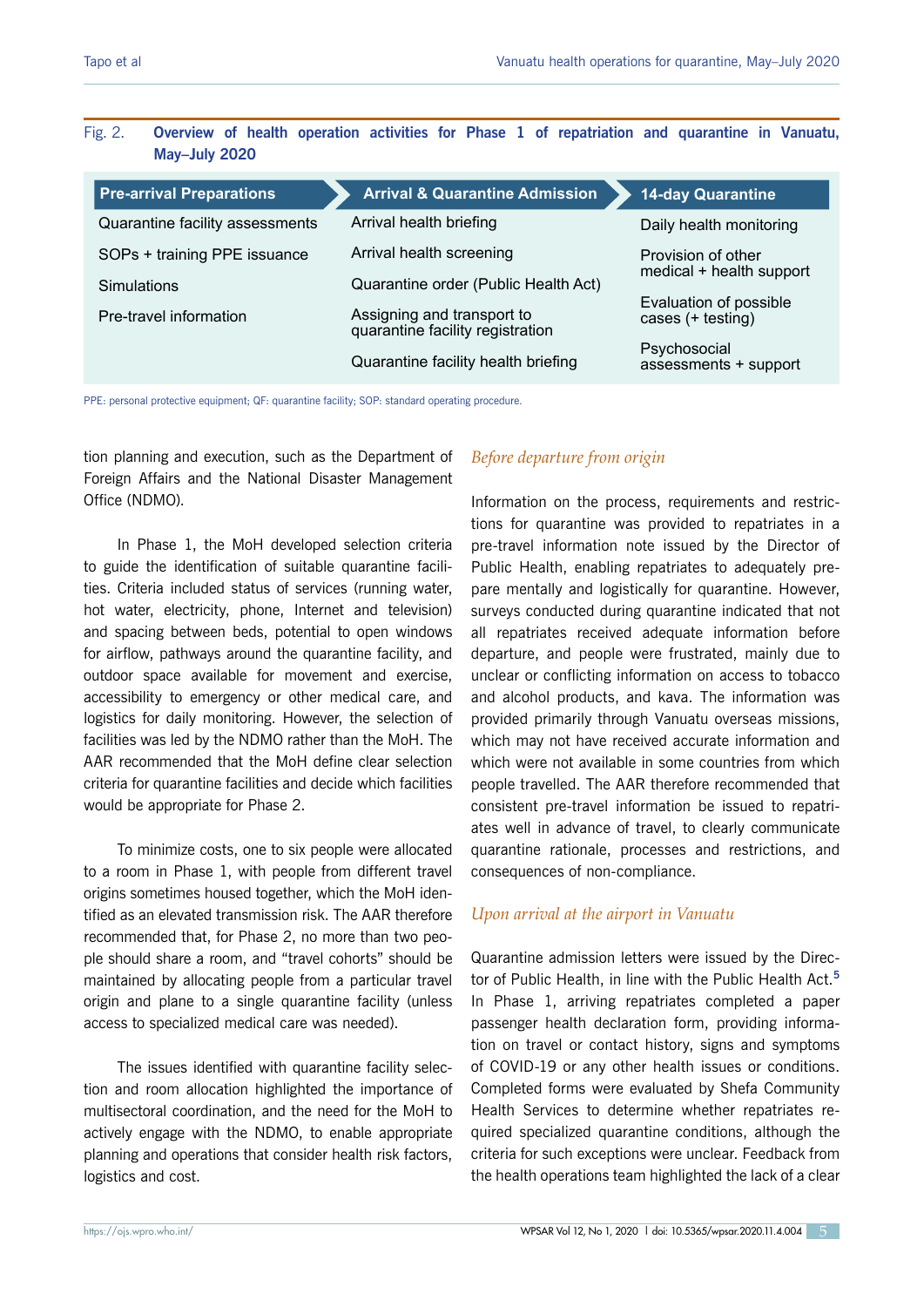process if a repatriate with no symptoms was found to have a temperature over a pre-established threshold. The AAR therefore recommended updating standard operating procedures for arrival health screening.

Upon arrival or registration, issues were identified for 42 people; these included medication requirements (41), pregnancy (14), allergies (30), addiction**<sup>5</sup>** and disability.**<sup>3</sup>** The AAR recommended that allocation to quarantine facilities consider pre-existing health conditions or issues, travel origin and travel history.

#### *Check-in to quarantine facilities*

Data from passenger health declaration forms were later entered into a database; this process led to delays in data availability and constrained use of the data for quarantine operations. Separate registration forms were required for check-in to quarantine facilities and were again reviewed by Shefa Community Health Services. The AAR recommended improving information collection and management by using tablets for onsite data entry, updating online forms, and developing dashboards for rapid and clear communication and action.

#### *During quarantine*

Daily health screenings included assessment of selfreported symptoms and measurement of temporal temperature by infrared thermometer to detect fever. In Phase 1, only one person was identified with symptoms consistent with the WHO case definition for COVID-19 at the time.**<sup>7</sup>** A nasopharyngeal swab was found to be negative for SARS-CoV-2; the person was discharged following 14 days of quarantine and was later reclassified as not having been a suspected case. Health screenings also identified other health issues (e.g. foodborne illness and dental issues). All those in quarantine were cleared for discharge on day 15 after their arrival (to ensure a full 14 days in quarantine).

A total of 2480 quarantine-experience surveys and 2098 Kessler Psychological Distress Scale assessments were conducted around days 3 and 7 of quarantine. The aim was to conduct two surveys for each individual, but limited numbers of trained health staff meant this was not always possible. Pooled results indicated that quarantine was "easy" for 78%, "a bit difficult" for 20% and "very difficult" for 2% of respondents. Overall, eight

individuals showed signs of moderate or severe distress. At some facilities, there was dissatisfaction with the amount of time allocated for exercise or physical activity, or with special dietary requirements (e.g. food allergies or religion) not being adequately met. Almost all (99%) repatriates felt safe during quarantine and 92% knew who to contact for any health issues, but 16% were worried about their safety after discharge from quarantine. Consultations were held with community leaders in areas to which repatriates were to return, to address concerns and promote understanding that those discharged from quarantine did not pose a health risk to the population. The AAR recommended proactive community engagement to reduce stigma towards those discharged from quarantine, and follow-up psychosocial monitoring for those discharged from quarantine.

A total of 43 incidents were logged using the MoH system. Most were related to non-health incidents (e.g. losses or delays with luggage); others related to the absence or behaviour of quarantine support staff, including non-compliance with quarantine restrictions. Two instances of breaches of procedures and protocols by quarantine staff triggered health risk assessments. Both incidents led to hotel staff being quarantined, even though this was not in line with MoH recommendations. The AAR noted that a streamlined quarantine facility incident reporting and health risk assessment system is imperative to address issues rapidly and to mitigate risks. The AAR also recommended that the Public Health Act be revised to adequately reflect directed quarantine, and to enable penalties for breaches of quarantine directives, either by those in quarantine or by other members of the public.

Personal protective equipment (PPE), including gloves, masks, gowns, eye protection and alcohol sanitizer, were issued in accordance with MoH guidelines to all staff working in quarantine facilities and airports and to drivers and boat operators involved in transporting repatriates to quaratine facilities. There were some reports of inappropriate use of this PPE (e.g. unnecessary use of gloves). Although 695 people attended some 29 formal training sessions, not everyone supporting repatriation and quarantine processes received training; this led to differences in how protocols were applied and standards were maintained (e.g. PPE use and the amount of time allowed for daily exercise). The AAR therefore recommended that a full and comprehensive training package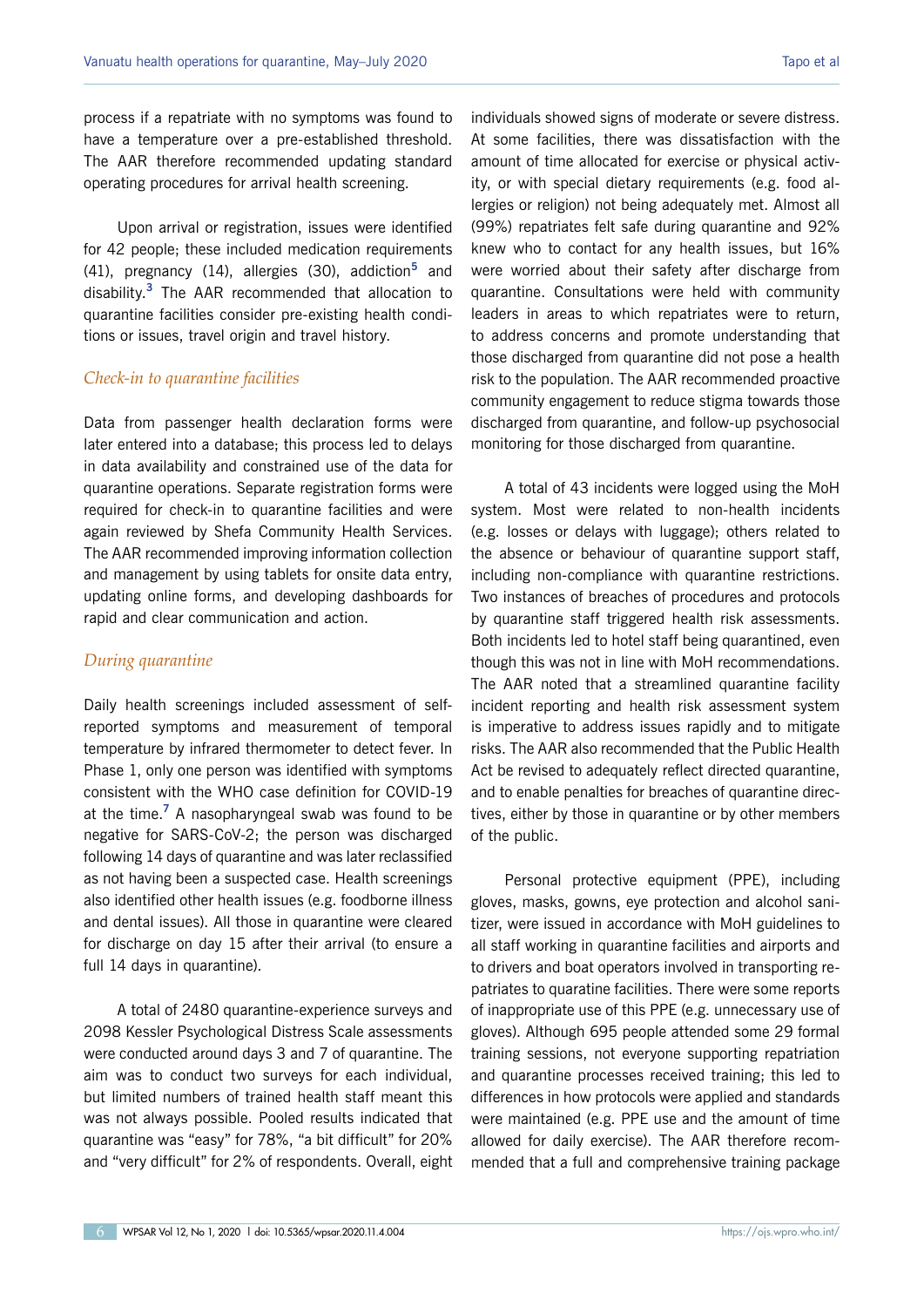be developed to include content tailored for various staff supporting the quarantine process.

Other support during quarantine included provision of activity and entertainment packs to children and services such as exchange of currency and shopping. The health operations team also liaised with hotel management on health-related issues; the AAR recommended that this additional role be clearly defined for Phase 2.

#### *Quarantine discharge*

Some delays were experienced as repatriates went through health clearance and discharge from quarantine, due mainly to the limited availability of medical officers to appraise health data. The AAR therefore recommended improved quarantine discharge and additional registered medical officers to assess and sign discharge summaries. Before discharge, repatriates were debriefed on actions to take if COVID-19 signs and symptoms were observed, and to thank them for their cooperation that enabled a successful quarantine process.

# **CONCLUSION**

Health operations instituted in Vanuatu to support government-managed repatriation and quarantine from May to July 2020 were successful. Challenges included a lack of information to guide health planning, high volumes of arrivals, insufficient health staff, poor consideration of health factors for quarantine facility selection and allocations, and inadequate multisectoral coordination. Lessons learnt from health operations in Phase 1 were documented during an AAR in late July 2020. The recommendations will be applied to Phase 2 (from August 2020).

# **ETHICS STATEMENT**

The Vanuatu Health Ethics and Research Committee advised that ethics approval was not required because data were collected as part of the pandemic response and in line with the Vanuatu Public Health Act of 1994, with only non-identifiable data collated.

#### *Acknowledgements*

The following Government of Vanuatu departments are acknowledged for their key support to the repatriation process: National Disaster Management Office; Ministry of Foreign Affairs, International Cooperation and External Trade; Vanuatu Customs and Inland Revenue; Department of Immigration and Passport Services; Biosecurity Department; Airports Vanuatu Ltd; Vanuatu Terminal Services Ltd; and Vanuatu Police Force. The following development partners are acknowledged for their technical and financial support: World Health Organization; Australian Department of Foreign Affairs and Trade; New Zealand Ministry of Foreign Affairs and Trade; French Embassy in Vanuatu; Wan Smolbag; and Messy Haos. The tireless work by the Shefa Community Health Services team for daily health screenings and the Mental Health and Psychosocial Support Services team for surveys is acknowledged with gratitude. The management and staff of the 15 hotels in and around Port Vila that served as quaratine facilities are thanked for their important role in ensuring a successful process. All communities and groups who supported the repatriates and teams are thanked. The following are acknowledged for their assistance with data entry and other information management: Charity David, Rebecca Iaken, Menie Nakoham, Norah Nombong, Lina Rabty, Sandy Moses Sawan and Edrien Walter. In addition to the authors, the AAR was also attended by Myriam Abel, Morris Amos, Emily Deed, Rebecca Iaken, Cliff Kal, Kalangai Kalkandi, Agnes Mathias, Roderick Mera, Rebecca Olul, Angelline Phatu, Barry Saniel and Shamayel Shafiee, and all are thanked for their contributions.

#### *Conflicts of interest*

All authors declare no conflicts of interest.

#### *Funding information*

Funding for health operations related to repatriation and quarantine was provided by the Government of Vanuatu, with additional support and technical assistance from development partners, including the World Health Organization, the United Nations Children's Fund